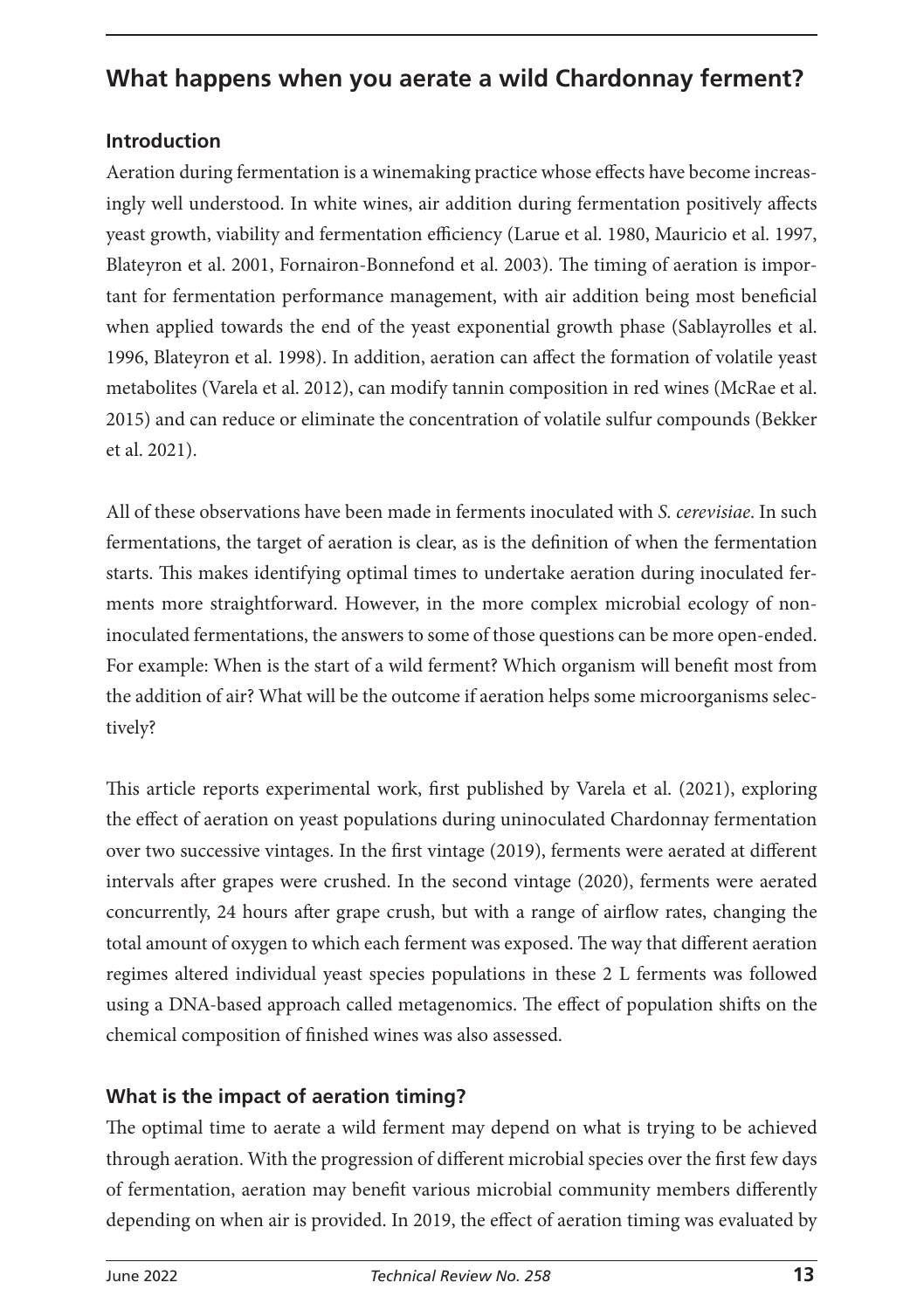sparging air at a fixed flow rate for 24 h with aeration treatments starting 24, 48 or 72 h after grapes were pressed.

The timing of aeration had a clear effect on fermentation duration (Figure 1), with duration decreasing in all aerated ferments compared to the control, and shorter fermentation times when air was applied later. Non-aerated ferments required 25 days to achieve a sugar concentration < 2 g/L, whereas ferments aerated at 72 h finished after only 13 days and those aerated at 48 h and 24 h finished after 15 and 18 days, respectively.

Ferment samples taken at similar sugar concentrations across the different ferments were plated to quantify total yeast and non-*Saccharomyces* yeast populations at four stages during fermentation. Aeration enabled a higher total yeast concentration to be sustained in the latter stages of fermentation. After 80% of fermentable sugar had been consumed, the yeast concentration in non-aerated ferments was  $2 \times 10^7$  CFU/mL, while a cell concentration of greater than 108 CFU/mL was present in the aerated ferments. This increase in microbial abundance could be attributed to higher non-*Saccharomyces* yeast numbers (Figure 1). In general, similar yeast counts were obtained regardless of aeration timing, with a trend to higher concentrations of non-*Saccharomyces* yeast related to earlier aerations.



**Figure 1.** The effect of aeration timing (vintage 2019, left) and aeration flow rate (vintage 2020, right) on fermentation progress (top) and non-*Saccharomyces* viable counts (bottom). All symbols show the means of three treatments, with error bars indicating standard deviation. Timing of aeration was altered in vintage 2019 by providing a fixed flow rate of air to ferments for 24 h, starting 24 h, 48 h, or 72 h after crushing of grapes. In 2020 the airflow rate was altered by providing adding air at 7, 17 or 25 L/min/kL for 48 h starting 24 h after crushing of grapes.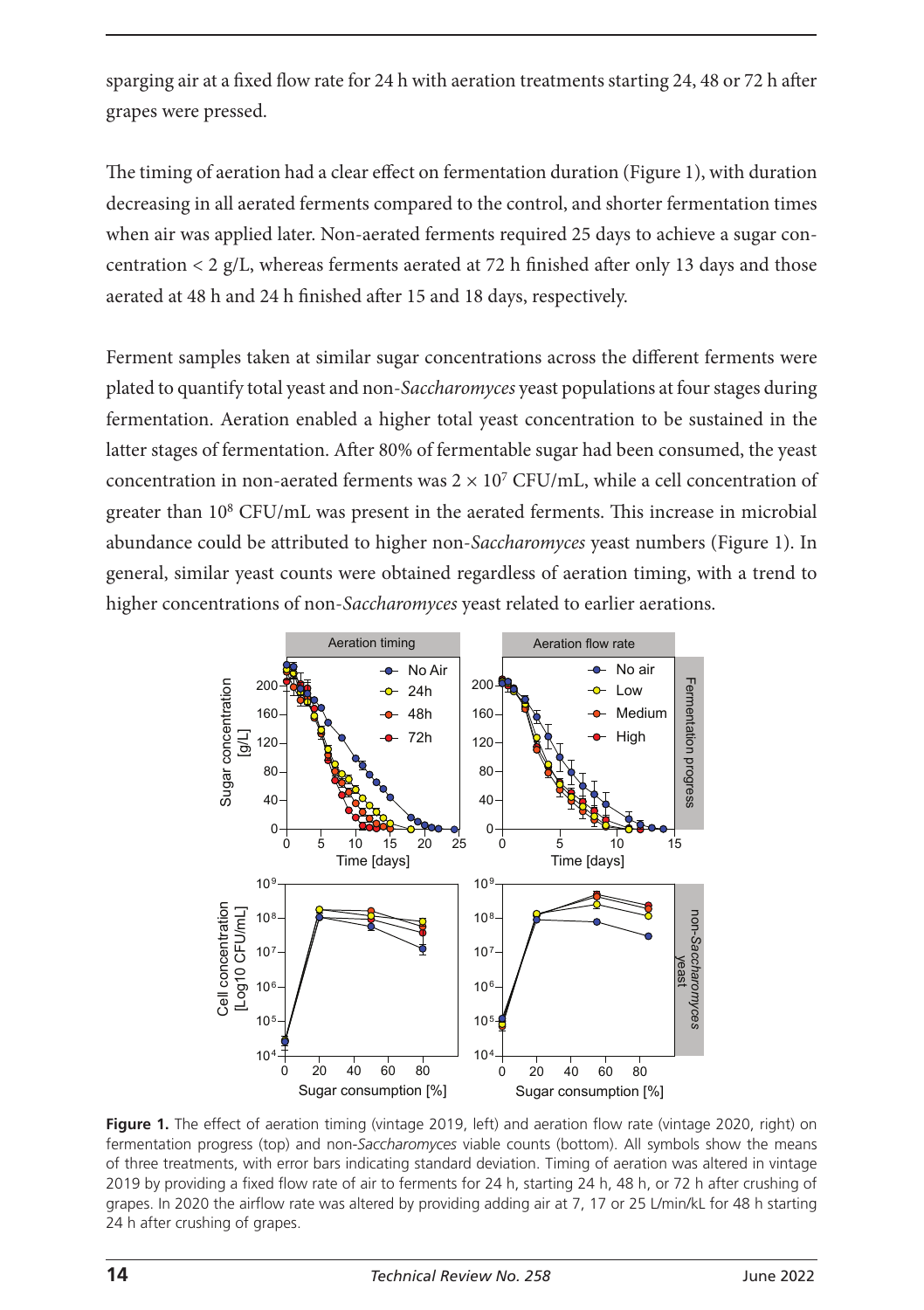### **How does airflow rate affect fermentation performance?**

If some air can help decrease fermentation times, does more air decrease them further? This question was addressed in 2020 when ferments were sparged at three different airflow rates while keeping aeration timing and duration constant.

In this trial, the minimum airflow rate resulted in the shortest fermentation time. Higher airflow rates did not result in further declines in fermentation duration (Figure 1). All aerated ferments finished in 11–12 days, whereas non-aerated ferments required an additional 3–4 days (15 days total fermentation time). Higher airflow rates did increase total and non-*Saccharomyces* yeast counts, with non-aerated, low and medium/high-intensity aerations supporting ever-increasing cell densities. Ferments aerated at low, medium and high flow rates reached  $2 \times 10^8$  CFU/mL,  $4 \times 10^8$  CFU/mL and  $5 \times 10^8$  CFU/mL at 85% sugar consumption, respectively 5-, 10- and 12-times higher than non-aerated ferments.

## **How does the structure of yeast populations during fermentation change in response to aeration timing?**

Immediately following the inoculation of a standard fermentation, the concentration of *S. cerevisiae* can be 10-fold greater than the concentration of all other yeasts combined. For this reason, aeration of inoculated ferments predominantly benefits the growth of *S. cerevisiae*, especially once growth commences. However, in the early stages of non-inoculated fermentation, the microbial community is dominated by yeast species other than *S. cerevisiae*. The progression of yeast species in these ferments creates an opportunity to differentially stimulate individuals within that population by aerating ferments at different times.

In this work, the concentration of different yeasts at various times throughout fermentation was determined using a method called meta-barcoding. Meta-barcoding uses highthroughput sequencing of a diagnostic fragment from the genome of yeast to identify which yeasts are present. The number of times a sequence is identified in a complex sample is a measure of its abundance relative to the other species in the sample.

Figure 2 shows the aggregated relative abundance data for yeast genera identified in ferments that were aerated at different times. The data for the non-aerated control ferment is typical for a freshly pressed grape juice, with the yeast community dominated by *Aureobasidium*, *Cladosporium*, *Epicoccum* and *Hanseniaspora* genus members and very little *S. cerevisiae* detectable. By the time 20% of the sugar is consumed, 75% of the community is comprised of *Hanseniaspora* species, and *S. cerevisiae* has grown to represent nearly 20% of the population. This transition in community structure takes place within the first two days of fermentation.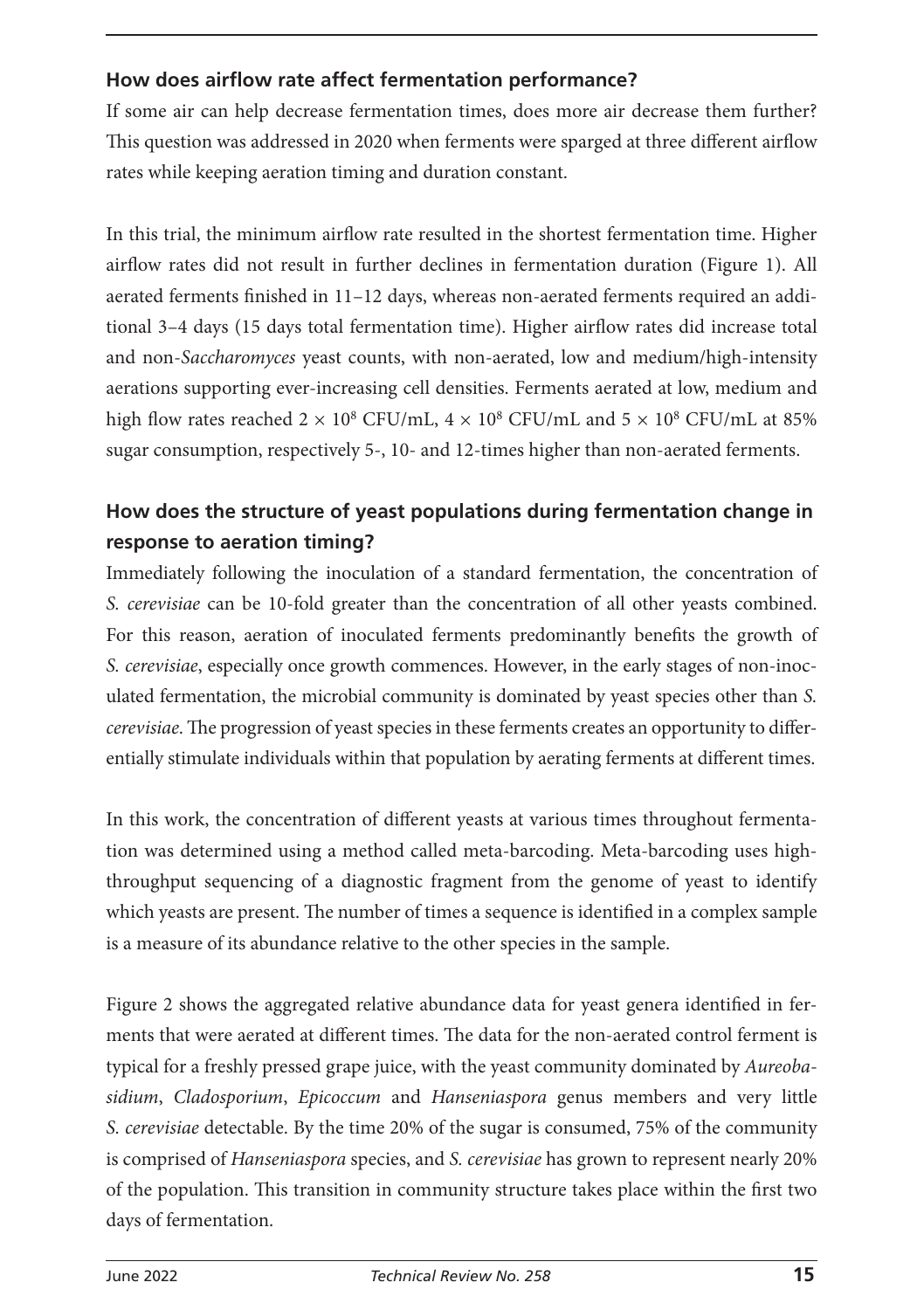Ferments that were aerated within those first two days showed increased growth of non-*Saccharomyces* species, particularly *Hanseniaspora* and *Torulaspora* (Figure 2). By the time ferments progressed to 80% completion, the concentration of *Hanseniaspora*, *Lachancea* and *Torulaspora* was 10-fold greater in aerated ferments than in non-aerated ferments. Surprisingly the stimulation of non-*Saccharomyces* yeast did not occur at the expense of *S. cerevisiae*. Only minor differences were observed in the total size of the *Saccharomyces* population, with estimated cell numbers correlating with the timing of aeration: control and ferments aerated at 24 h, 48 h and 72 h reached  $7 \times 10^6$  CFU/mL,  $1 \times 10^7$  CFU/mL,  $2 \times$  $10^7$  CFU/mL and  $3 \times 10^7$  CFU/mL, respectively. In summary, earlier aeration preferentially benefitted non-*Saccharomyces* yeasts.



**Figure 2.** Relative abundance of yeasts in response to aeration at 24 h, 48 h and 72 h post-pressing of grapes for a treatment duration of 24 h in the 2019 vintage. Ferment samples were taken at four time points: 0%, 20%, 50% and 80% of sugar consumption. All subcolumns show mean percentages of three replicates.

## **Does increasing the airflow rate at the earlier time point increase the benefits to non-***Saccharomyces* **yeast?**

Increasing the airflow rate in a fermenter with imbedded spargers will increase the dissolved oxygen concentration that can be sustained during aeration. It is possible that some yeasts present during these earlier stages of fermentation are able to utilise the oxygen more effectively when it is present at higher concentrations.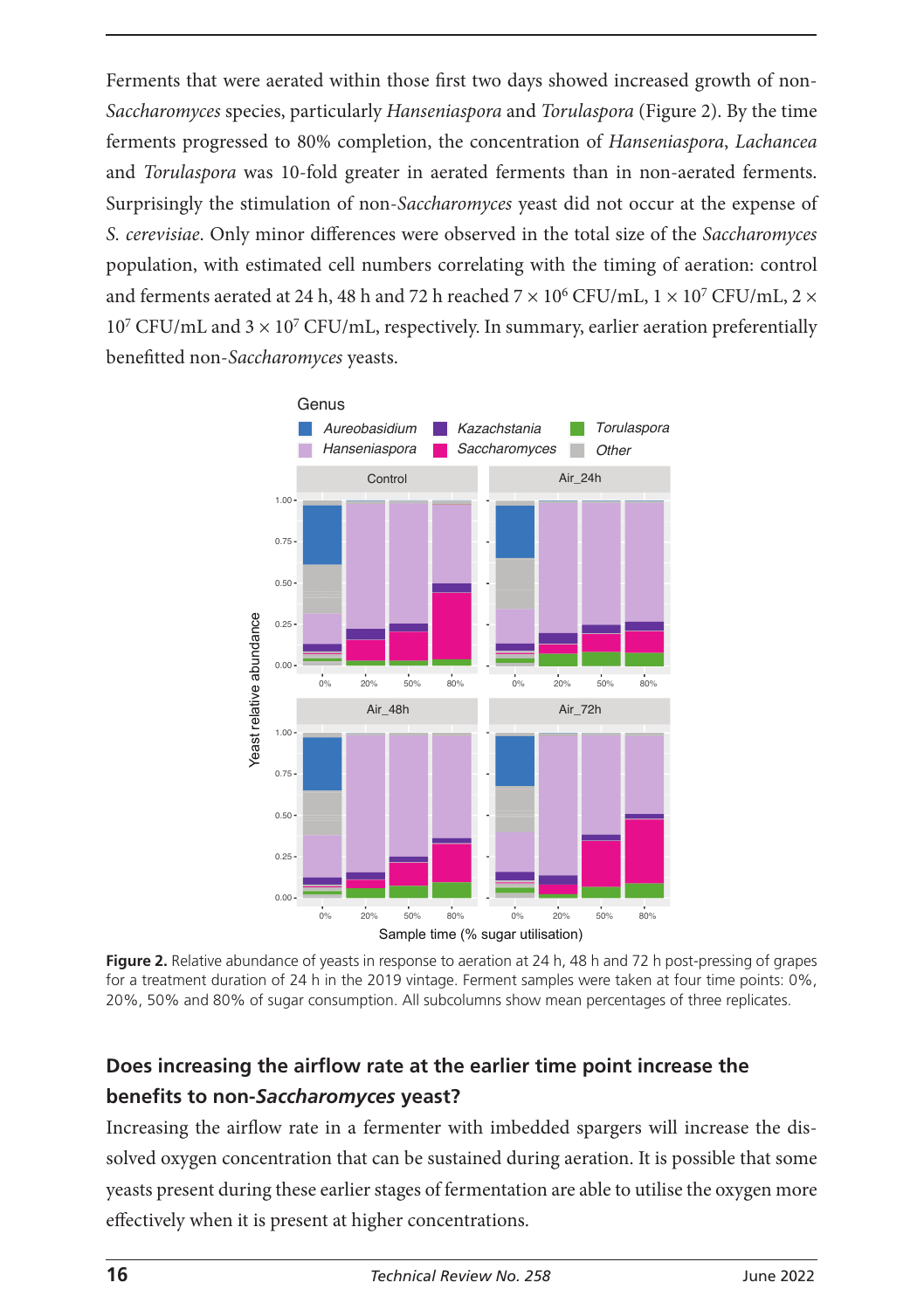Figure 3 shows the microbial structure of freshly pressed juice in the second vintage trial (2020), which differed from the first in that *Metschnikowia* replaced *Hanseniaspora* in the list of the dominant genera. Nevertheless, by the time 20% of the sugar had been consumed, *Hanseniaspora* again made up more than 50% of the species present. Increasing the airflow rate increased the abundance of *Torulaspora* and *Metschnikowia*, with an increased abundance of *Torulaspora* particularly evident later in fermentation (Figure 3).

The stimulation of non-*Saccharomyces* yeasts by aeration was reflected in the higher estimated cell numbers of the four main non-*Saccharomyces* genera, *Hanseniaspora*, *Lachancea*, *Metschnikowia* and *Torulaspora*, which were higher in aerated ferments, particularly toward the end of fermentation. Unlike the previous vintage, the growth of non-*Saccharomyces* yeasts did appear to come at the expense of delayed *S. cerevisiae* growth.



**Figure 3.** Relative abundance of yeasts in response to aeration at 24 h post pressing of grapes using three different airflow rates for a treatment period of 48 h in the 2020 vintage. Ferment samples were taken at four time points: 0%, 20%, 55% and 85% of sugar consumption. All subcolumns show mean percentages of three replicates.

### **How is wine composition altered by aeration and the resulting changes in microbial community structure?**

Aeration of white wine fermentation has previously been shown to result in changes to wine composition (Bertrand et al. 1984, Varela et al. 2012). Major fermentation products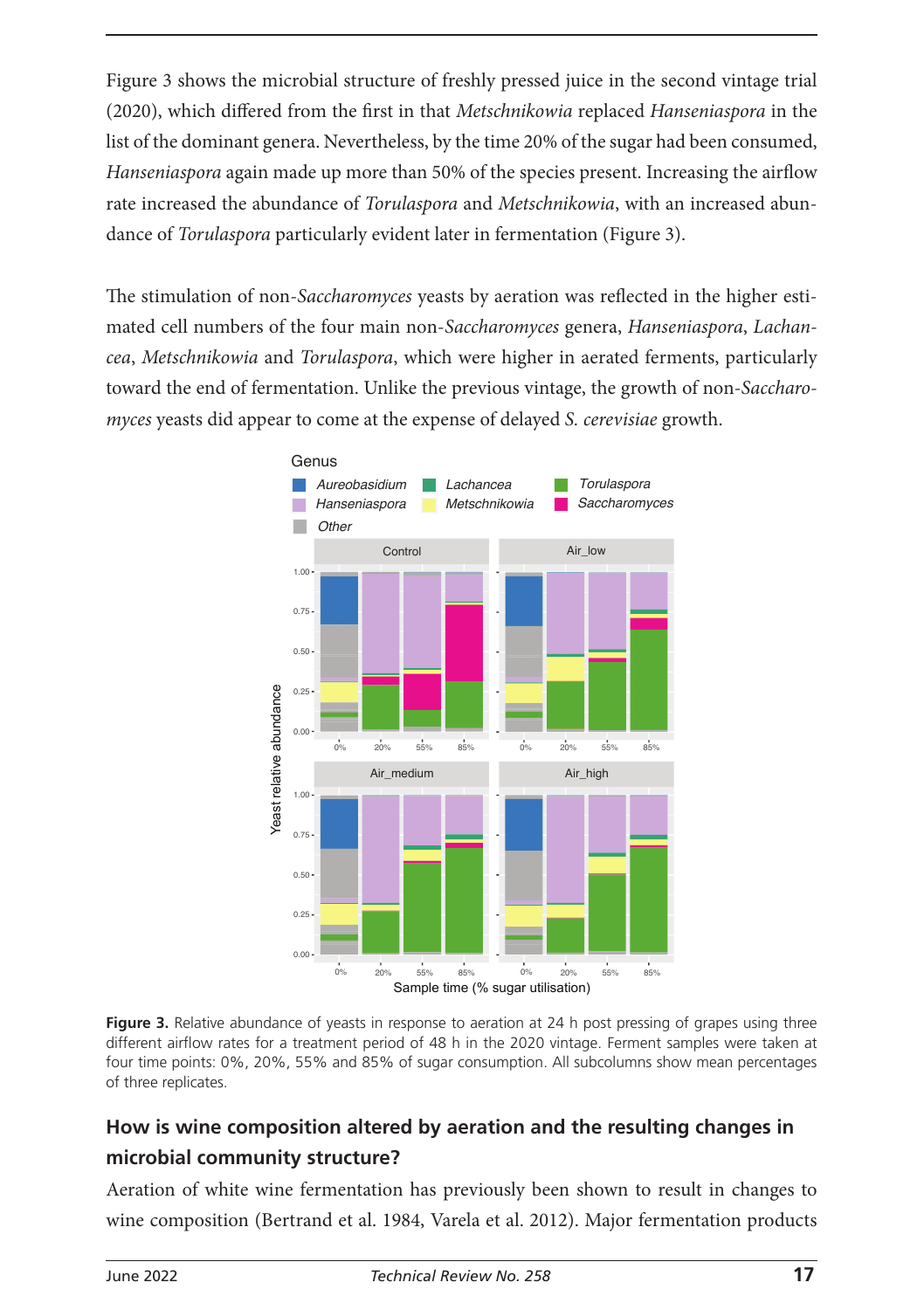and volatile compounds, including ethanol, glycerol, lactic acid, ethyl- and acetate esters, medium chain fatty acids and higher alcohols, have been shown to be significantly affected by air supplementation of co-fermentations of *S. cerevisiae* and non-*Saccharomyces* yeast (Shekhawat et al. 2017, Yan et al. 2020). It is possible that modulation of the fermentation microbial community with aeration can change wine composition in ways that are different from the effects of aeration in inoculated ferments.

Figure 4 presents a visual summary of the changes in composition resulting from the aeration of the uninoculated ferments, showing differences between the concentrations of the 38 analytes measured in these wines. The figure shows that early aeration (24 h and 48 h) produces wines with similar compositional profiles, while late aeration produces wines more closely aligned to the non-aerated control (Figure 4A). In general, aeration resulted in a decrease in the concentration of medium-chain fatty acids and their associated esters, an observation consistent with the work undertaken in single inoculum systems.



Figure 4. Principal component analysis scored plots based on chemical composition for ferments from the (A) 2019 and (B) 2020 vintages. Individual winemaking replicates are shown, with ellipses drawn to visually indicate the difference between replicates.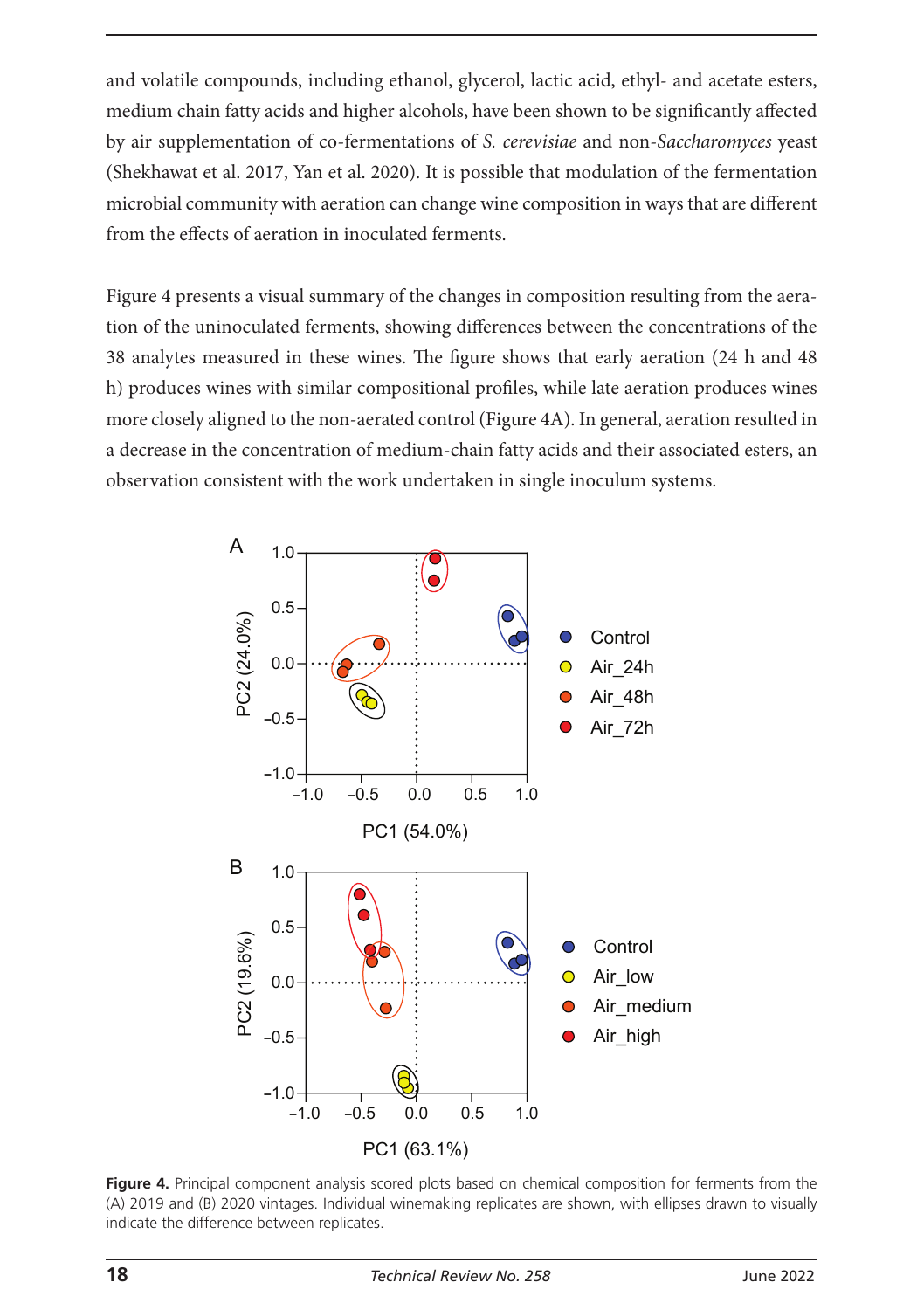The use of higher airflow rates was associated with higher acetic acid, ethyl acetate and propanoic acid concentrations. Low airflow rate aerations were associated with 2-phenyl ethanol and glycerol. Control wines clustered separately from the aeration treatments in the 2020 vintage, a feature that was associated with the medium-chain fatty acids and their ethyl esters (Figure 4B).

#### **Summary**

Aeration of non-inoculated ferments can be used to stimulate fermentation activity and reduce the duration of fermentation. Timing of aeration was critical to fermentation duration, with the fastest ferments achieved when aeration was applied later, at a time when *S. cerevisiae* is emerging as a prominent member of the microbial community. It is therefore likely that the later aeration benefited the emerging *S. cerevisiae* population to a greater degree that the non-*Saccharomyces* population. While earlier aerations still decreased overall fermentation time, the effect was diminished. Earlier aeration, however, did maximise the reshaping of yeast populations, affecting the growth, viability and likely metabolism of non-*Saccharomyces* yeast species. Overall, wines resulting from aeration had a different chemical composition than those from non-aerated ferments, with the magnitude of the change in the concentration of some compounds suggesting a likely effect on the sensory profile. However, higher intensity aeration early during fermentation was detrimental to wine quality with the appearance of elevated volatile acidity. For this reason, lower flow rates are advised when aerating white fermentations. This work demonstrates that air addition is a tool that winemakers may use to improve fermentation performance and shape yeast community structure in uninoculated white wines.

#### **Acknowledgements**

The authors would like to thank Renata Kucera for helping with the oxygen measurements. This work was supported by Australia's grapegrowers and winemakers through their investment body Wine Australia with matching funds from the Australian Government. The AWRI is a member of the Wine Innovation Cluster in Adelaide. Metabolomics Australia is funded through the Australian Government National Collaborative Research Infrastructure Strategy (NCRIS).

#### **References**

- Bekker, M.Z., Nandorfy, D.E., Kulcsar, A.C., Faucon, A., Bindon, K., Smith, P.A. 2021. Comparison of remediation strategies for decreasing 'reductive' characters in Shiraz wines. Aust. J. Grape Wine Res. 27: 52–65.
- Bertrand, A., Torres-Alegre, V. 1984. Influence of oxygen added to grape must on the synthesis of secondary products of the alcoholic fermentation. Sciences des Aliments 4: 45–64.
- Blateyron, L., Aguera, E., Dubois, C., Gerland, C., Sablayrolles, J.M. 1998. Control of oxygen additions during alcoholic fermentations. Vitic. Enol. Sci. 53: 131–135.